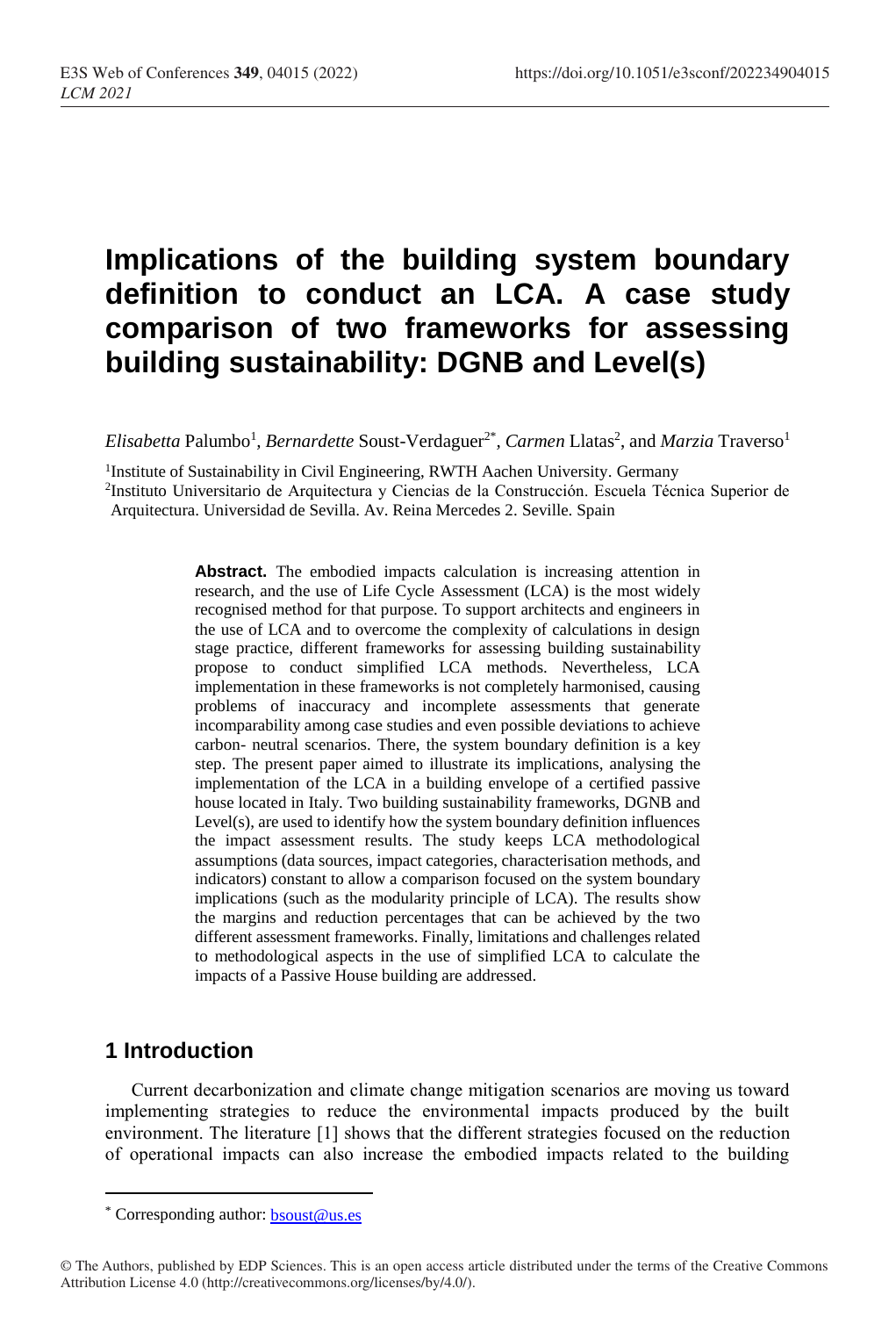materials, resulting in no overall environmental performance improvement. Thus, the balance between embodied and operational impacts is increasing research attention [2]. There, the Life Cycle Assessment (LCA) is the most widely recognised method for embodied impacts. To support architects and engineers in the use of LCA and overcome the complexity of calculations in design stage practice, different building sustainability assessment frameworks propose to implement simplified LCA methods. In this vein, there are (among others) two widely recognised frameworks, the German DGNB [3] and the European Level(s) [4], a certification scheme and framework, respectively, that integrate the LCA application in the assessment process.

The present study aimed to compare the two LCA methods and identify the implications and consequences of using different LCA methods, derived from two assessment schemes, to assess the sustainability of the building.

## **2 Materials and method**

To illustrate the differences between the two schemes Level(s) vs. DGNB we first conducted a comparison of the two methods. Secondly, we conducted an LCA according to the two methods, using an Italian passive house 'CASAUNICA' [5] as a case study. Finally, we compared and discussed the results obtained.

#### **2.1 Comparison of the Schemes**

Despite being conceived for a similar purpose, building sustainability assessment, several differences are detected when implementing the LCA technique on the two schemes. First and foremost, the LCA system boundaries are considered differently (see Table 1). Level(s) propose including different LCA phases depending on the LCA type, simplified (Option 1 and Option 2) or complete. On the other hand, DGNB proposesincluding several LCA phases (see Table 1) for all LCA types. Regarding the building elements system boundaries, Level(s) propose a fixed list of building elements including shell, core, and external works (complete list of elements in Table 2). However, the DGNB LCA method considers different building elements system boundaries depending on the LCA model, which can be a partial, simplified, and complete calculation models (complete list of elements in Table 2).

|                                                                                                       | 41 | 5 | J, | 4 | $\mathbf{S}$ | $\overline{B}$ | $\mathbf{E}$ | $\mathbf{E}$ | B <sub>4</sub> | B <sub>5</sub> | 98 | B7  | $\overline{\text{C}}$ | $ 3 $ ឌ |   | $\vec{r}$ |              |
|-------------------------------------------------------------------------------------------------------|----|---|----|---|--------------|----------------|--------------|--------------|----------------|----------------|----|-----|-----------------------|---------|---|-----------|--------------|
| LEVEL(S)                                                                                              |    |   |    |   |              |                |              |              |                |                |    |     |                       |         |   |           |              |
| <b>Complete</b> LCA Cradle-to-Grave                                                                   | X  | Х | Х  | Х | Х            | Х              | X            | Х            | X              | Х              |    | Х   | Х                     | X       | X | X         | X            |
| <b>Simplified OP1.</b> Product stage,<br>calculated energy performance, and<br>projected service life | X  | X | X  |   |              |                |              |              | X              | X              | X  |     |                       |         |   |           |              |
| Simplified OP2. Product stage,<br>calculated energy performance, and<br>building material bank        | X  | X | X  |   |              |                |              |              |                |                | X  |     |                       |         | X | X         | $\mathbf{x}$ |
| <b>DGNB</b>                                                                                           |    |   |    |   |              |                |              |              |                |                |    |     |                       |         |   |           |              |
| Declared modules<br>Depending on the building element.                                                | X  | X | X  |   |              |                | (X)          |              | (X)            |                | X  | (X) |                       |         | X | Х         | X            |

**Table 1.** LCA modules included in each method.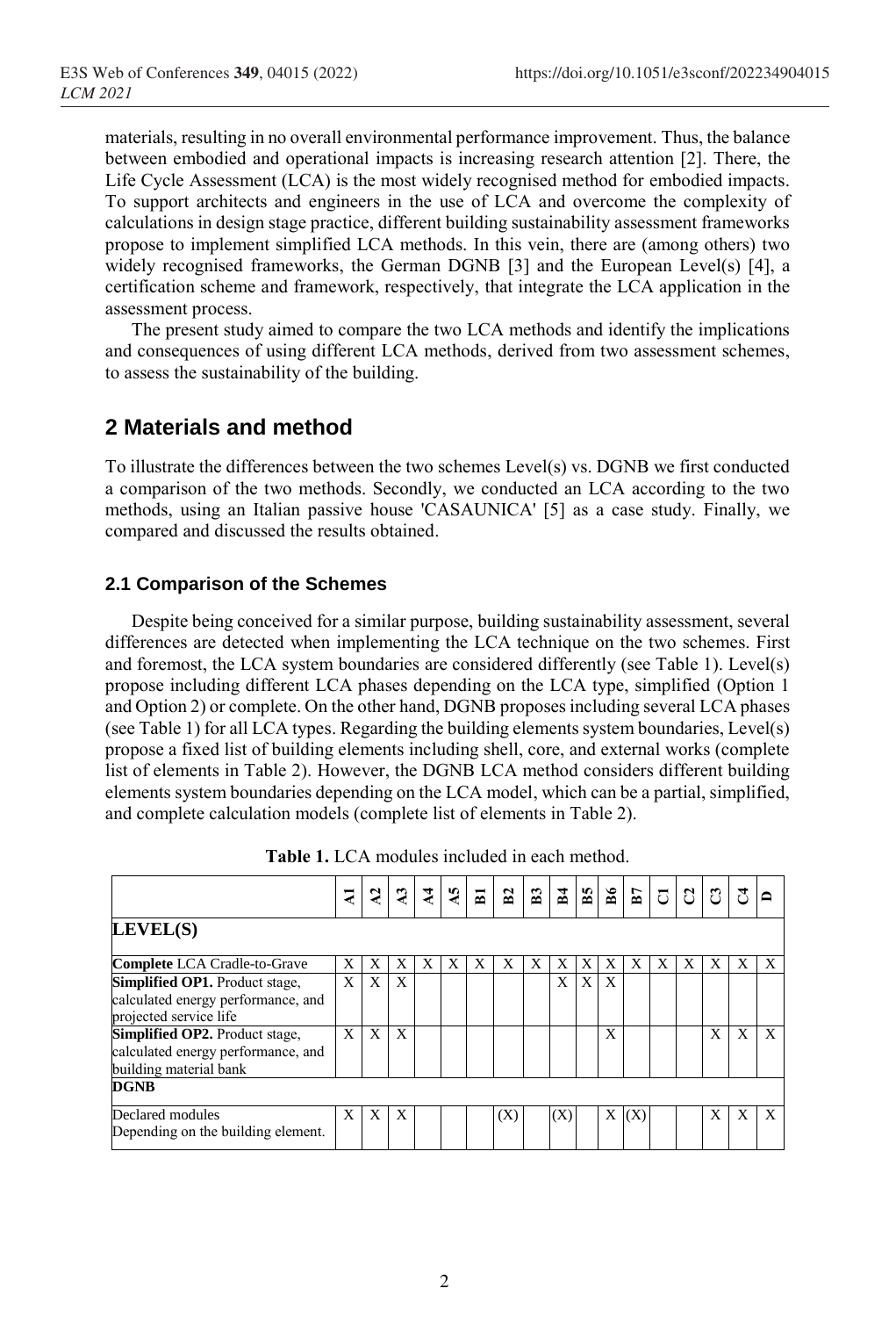|                | <b>DGNB</b>        |                                                            | Level(s)                               |  |  |  |  |
|----------------|--------------------|------------------------------------------------------------|----------------------------------------|--|--|--|--|
| Building       | Partial            | • Only structural elements                                 | Shell:                                 |  |  |  |  |
| elements       | calculation        | • Exterior and basement walls – only                       | • Foundations                          |  |  |  |  |
| included<br>in | model              | concrete                                                   | • Load bearing                         |  |  |  |  |
| the LCA        |                    | $\bullet$ Roofs – only perimeter insulation and            | structural frame                       |  |  |  |  |
|                |                    | concrete components                                        | • Non-load bearing                     |  |  |  |  |
|                |                    | • Internal floors and ceilings – only                      | elements                               |  |  |  |  |
|                |                    | concrete structures and elements                           | • Facades                              |  |  |  |  |
|                |                    | • Ground-level floor $-$ only floor                        | $\bullet$ Roof                         |  |  |  |  |
|                |                    | concrete construction and perimeter                        | • Parking facilities                   |  |  |  |  |
|                |                    | insulation boards                                          | Core:                                  |  |  |  |  |
|                |                    | • Foundations - only concrete incl.                        | • Fittings and                         |  |  |  |  |
|                |                    | reinforcement                                              | furnishings                            |  |  |  |  |
|                |                    | • Internal walls – only concrete blocks,                   | • In-built lighting                    |  |  |  |  |
|                |                    | bricks                                                     | system                                 |  |  |  |  |
|                |                    | • Load bearing structure - all concrete                    | • Energy, ventilation,                 |  |  |  |  |
|                | Simplified         | and metal components                                       | sanitary systems<br>Lifts, escalators, |  |  |  |  |
|                | <b>Calculation</b> | • Exterior walls, doors and windows,<br>and basement walls | communication                          |  |  |  |  |
|                | Model              | $\bullet$ Roofs                                            | and security                           |  |  |  |  |
|                |                    | • Internal floors and ceilings                             | installations,                         |  |  |  |  |
|                |                    | • Ground-level floor                                       | telecoms, and data                     |  |  |  |  |
|                |                    | • Foundations                                              | installations                          |  |  |  |  |
|                |                    | • Internal walls and doors                                 | <b>External Works</b>                  |  |  |  |  |
|                |                    | • Heating and cooling systems and air                      |                                        |  |  |  |  |
|                |                    | conditioning systems                                       |                                        |  |  |  |  |
|                |                    | • Other building installations                             |                                        |  |  |  |  |
|                |                    | • In individual cases: User equipment                      |                                        |  |  |  |  |
|                |                    | with<br>considerable<br>energy                             |                                        |  |  |  |  |
|                |                    | consumption in the use phase                               |                                        |  |  |  |  |
|                | Complete           | Cut-off criteria:                                          |                                        |  |  |  |  |
|                | <b>Calculation</b> | Materials that make up more than 1% of                     |                                        |  |  |  |  |
|                | Model              | the total mass of the building. In total,                  |                                        |  |  |  |  |
|                |                    | the ignored                                                |                                        |  |  |  |  |
|                |                    | Materials/material groups must not                         |                                        |  |  |  |  |
|                |                    | make up more than 5% of the mass of                        |                                        |  |  |  |  |
|                |                    | the entire building.                                       |                                        |  |  |  |  |

**Table 2.** Comparison of the frameworks.

#### **2.2 Description of the case study**

The case study is a single-family house located in Biella (Italy), climate zone E. The twostory building 'CASAUNICA' has a total floor area of 190 square meters. The energy demand classification is an A+ (<15 kWh/m<sup>2</sup> year). The building's energy requirement (including the main end uses of heat  $/m^2$ , including, domestic hot water, cooling, ventilation, and lighting) amounts to 13 kWh per year calculated according to EPBD (Annex A) [5,6]. The main materials included in the envelope are described in Table 3.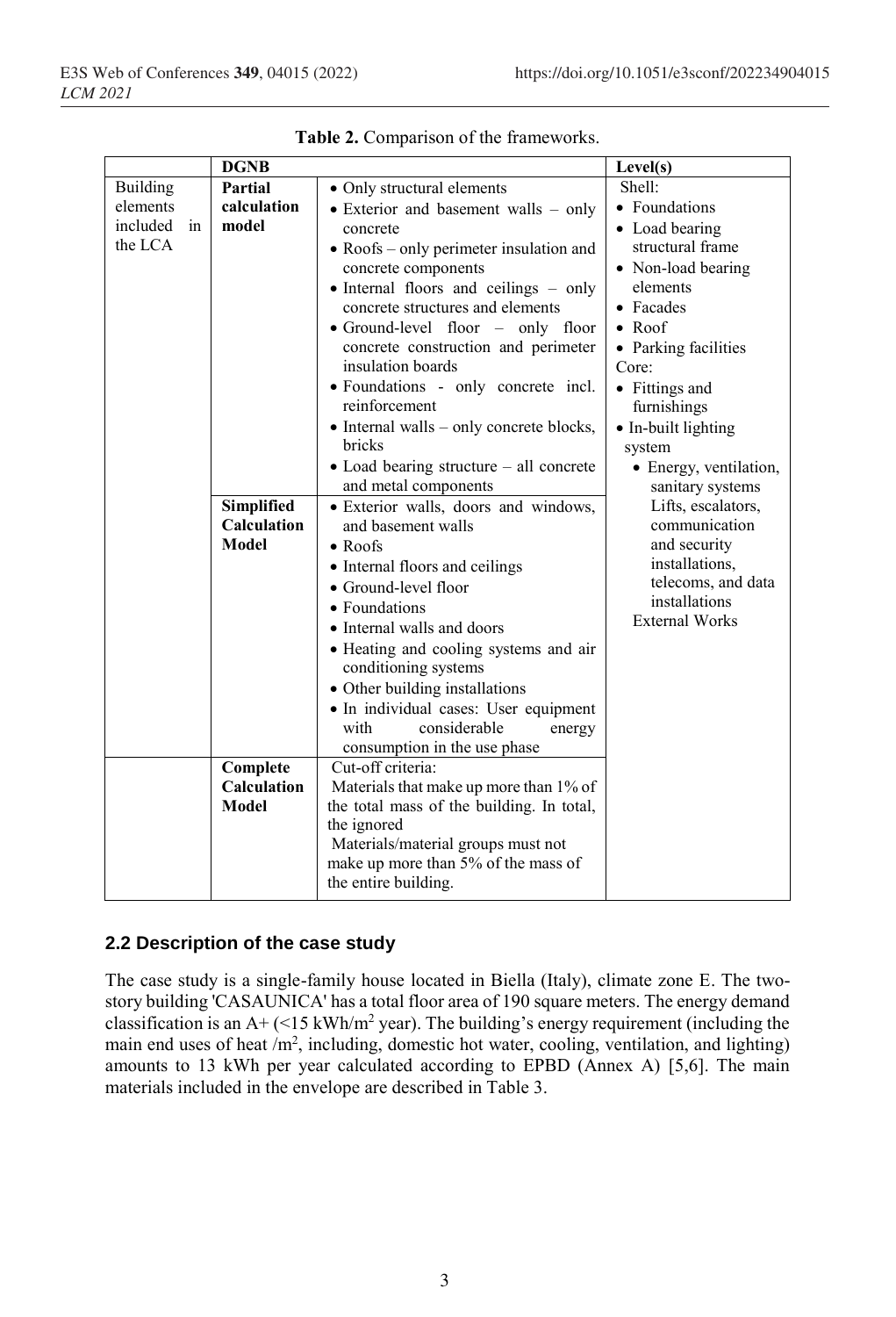| <b>Building element</b> | <b>Material</b>                             | Thickness (cm)                |
|-------------------------|---------------------------------------------|-------------------------------|
| Roof                    | <b>Roof Tiles</b>                           |                               |
|                         | Polyurethane with graphite addition         | 10                            |
|                         | Polyurethane                                | 10                            |
|                         | Bitumen sheeting G 200                      | 4                             |
|                         | Wooden planking                             | $\mathfrak{D}$                |
|                         | Laminated timber beams filled with rockwool | 20                            |
|                         | Plasterboard                                | 1.8                           |
| <b>External</b>         | Plasterboard                                |                               |
| Walls                   | EPS thermal insulation                      | 25                            |
|                         | RC panels and interposed steel HEA profiles | 16                            |
|                         | EPS thermal insulation                      | 10                            |
|                         | Air Gap                                     | 10                            |
|                         | Rockwool                                    |                               |
|                         | Plasterboard                                | 1.8                           |
| <b>External windows</b> | Wooden Frame                                |                               |
|                         | Low-emissive Argon filled triple glazing    | $0.6 - 1.2 - 0.6 - 1.2 - 0.6$ |
| Slab-on-grade           | Wood flooring                               | 4.5                           |
|                         | Double EPS board                            | 12                            |
|                         | Sand                                        | 2.5                           |
|                         | RC Slab and welded mesh                     | 5                             |
|                         | EPS shuttering for concrete                 | 25                            |

**Table 3.** Complete list of building elements.



Figure 1. Casaunica House (Source: [5])

#### **2.3 Description of the LCA implementation**

The LCA method was implemented following the guidelines and specifications of the sustainability frameworks. The LCA complied with EN 15978 [7] and EN 15804 [8]. The scope of the building elements included in the assessment is described in Table 3. The LCA application was focused on the building envelope, including the roof, external walls, external windows, and slab on grade (Table 4). The environmental data have been manually extracted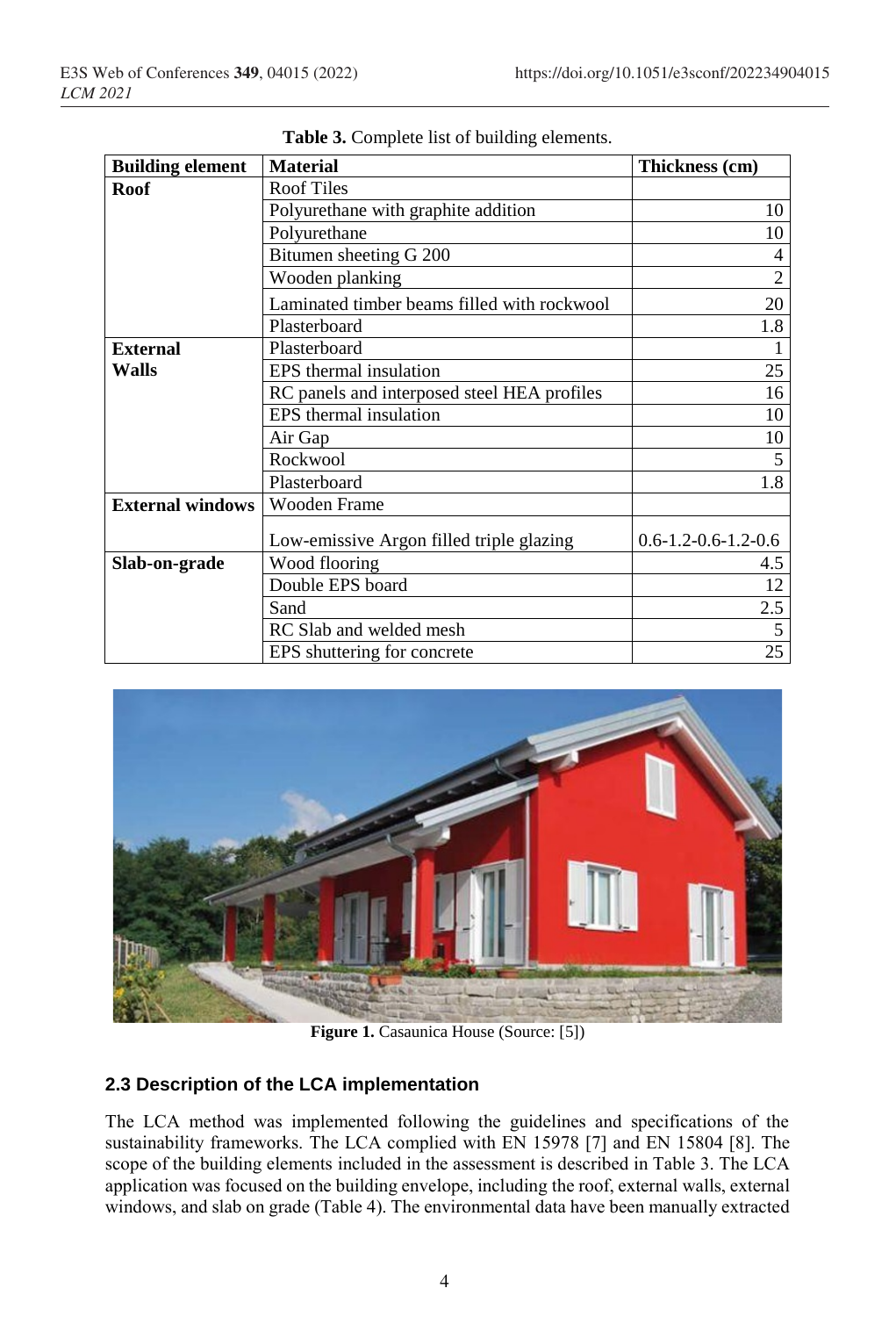from the ÖKOBAUDAT [9], selecting the GWP impact category. The total energy consumption (primary energy and energy demands for heating and cooling) included in the calculation was 51.84 kWh/m<sup>2</sup> year [6].

|             | <b>DGNB</b>                               | Level(s)              |
|-------------|-------------------------------------------|-----------------------|
|             | PCM included (A1-A3):                     | The same applies for  |
| Case study  | • Roof (only perimeter insulation and     | the early and details |
| application | concrete or main material)                | stages.               |
|             | • External walls (only concrete)          | The shell, including: |
|             | • Slab on a level (only concrete)         | • Non-load bearing    |
|             | SCM included (A1-A3):                     | elements              |
|             | $\cdot$ Roof                              | • Load bearing        |
|             | • External walls, windows, and doors      | structural frame      |
|             | • Slab-on-grade                           | • Facades             |
|             | CCM included $(A1-A3, B2; B4, B6; C1-C4;$ |                       |
|             | $D)$ :                                    |                       |
|             | <b>Material Cutoff Rules</b>              |                       |

| <b>Table 4.</b> List of building elements included in LCA application. |  |
|------------------------------------------------------------------------|--|
|------------------------------------------------------------------------|--|

## **3 Results and Discussion**

Table 5 shows that the highest values for GWP are obtained using the Level(s) simplified method OP1, and the lowest using the DGNB Partial Method, the difference between the two is almost two times. It means that the results can be affected depending on the method and the type of LCA. It is also demonstrated that the system boundaries definition, related to the building elements involved can affect the LCA. For example, the main building elements can be relevant at the early decision stages, but the sum of the other elements can influence the total results. The DGNB results for the A1-A3 modules varied almost 50% from the initial design to SCM and CM. The results also provide evidence that the operational energy demand impacts are the highest impacts (included in both schemes), followed by the product stage impacts.

|                                                   |              |             |              |                |                         |                         |             |                | 60 years.    |    |      |    |   |   |       |        |          |         |
|---------------------------------------------------|--------------|-------------|--------------|----------------|-------------------------|-------------------------|-------------|----------------|--------------|----|------|----|---|---|-------|--------|----------|---------|
|                                                   | $\mathbf{z}$ | $\lambda$ 2 | $\mathbf{A}$ | $\overline{A}$ | $\overline{\mathsf{A}}$ | $\overline{\mathbf{B}}$ | $_{\rm B2}$ | B <sub>3</sub> | $\mathbb{Z}$ | B5 | B6   | B7 | J | S | ප     | J      | ≏        | Total   |
| LEVEL(s)                                          |              |             |              |                |                         |                         |             |                |              |    |      |    |   |   |       |        |          |         |
| <b>SR OP1</b>                                     | X            | X           | X            |                |                         |                         |             |                | $\mathbf x$  | X  | X    |    |   |   |       |        |          |         |
| <b>GWP</b><br>$(kgCO2eq./m^2)$                    |              | 308.42      |              |                |                         |                         |             |                | 77.48        |    | 1527 |    |   |   |       |        |          | 1913.62 |
| <b>SR OP2</b>                                     | X            | X           | X            |                |                         |                         |             |                |              |    | X    |    |   |   | X     | X      | X        |         |
| GWP (SR OP2)<br>$(kgCO2eq./m^2)$                  |              | 308.41      |              |                |                         |                         |             |                |              |    | 1527 |    |   |   | 48.93 | 2.40   | $-89.59$ | 1799.88 |
| <b>DGNB</b>                                       |              |             |              |                |                         |                         |             |                |              |    |      |    |   |   |       |        |          |         |
| <b>LCA</b>                                        | X            | X           | X            |                |                         |                         | (X)         |                | (X)          |    | X    |    |   |   | X     | X      | X        |         |
| GWP (PCM)<br>$(kg CO2eq./m^2)$                    |              | 159.65      |              |                |                         |                         | $0*$        |                | 77.48        |    | 1527 |    |   |   | 24.96 | $0***$ | $-2.58$  | 1709.76 |
| GWP (SCM and<br>$CM$ ) (kgCO2eq./m <sup>2</sup> ) |              | 308.41      |              |                |                         |                         | 0.005       |                | 77.48        |    | 1527 |    |   |   | 48.93 | 2.40   | $-89.59$ | 1875.38 |

**Table 5.** LCA results for the case study application considering a building service life of